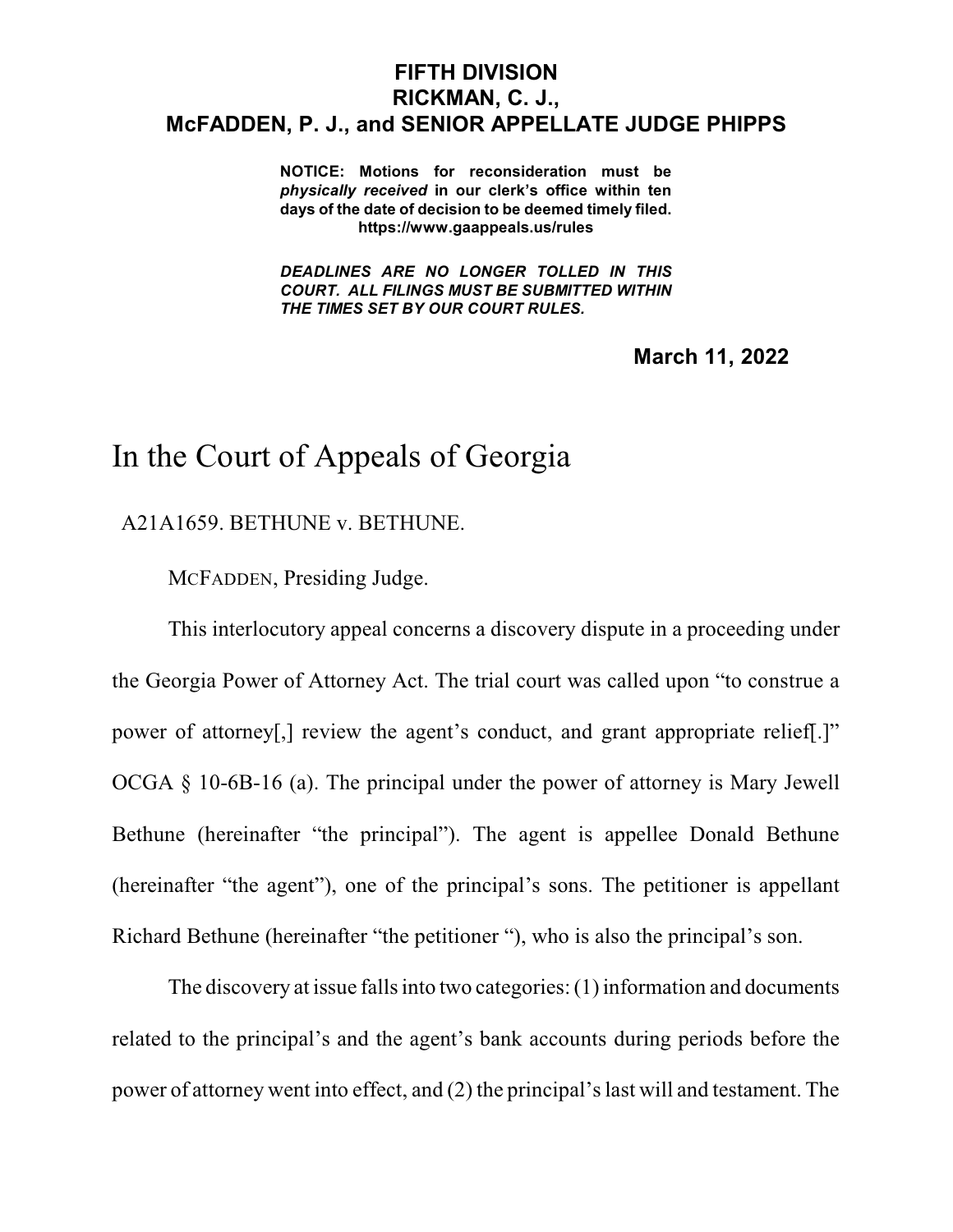trial court granted the agent's motions for protective orders and to quash subpoenas related to that discovery. Among other things, the trial court held that the requested information and documents were not relevant to the proceeding and that the will was subject to attorney-client privilege.

As detailed below, the trial court clearly abused his discretion in holding that the requested information and documents were irrelevant. So as to the banking records, we vacate the order and remand the case for the trial court to reconsider whether to permit discovery of those records. But we affirm the order as to the will because, as the trial court correctly held, the will was subject to attorney-client privilege.

## 1. *Procedural history.*

On October 27, 2020, petitioner Richard Bethune filed an action seeking relief under the Georgia Power of Attorney Act, OCGA  $\S$  10-6B-1 et seq. He asserted in his petition that, under a general power of attorney executed on November 14, 2019, Donald Bethune was acting as the agent for the parties' 89-year-old mother.

The petition raised several concerns about the agent's handling of the principal's financial affairs, many specifically centered on the agent's actions in connection with the principal's bank accounts. For example, the petitioner asserted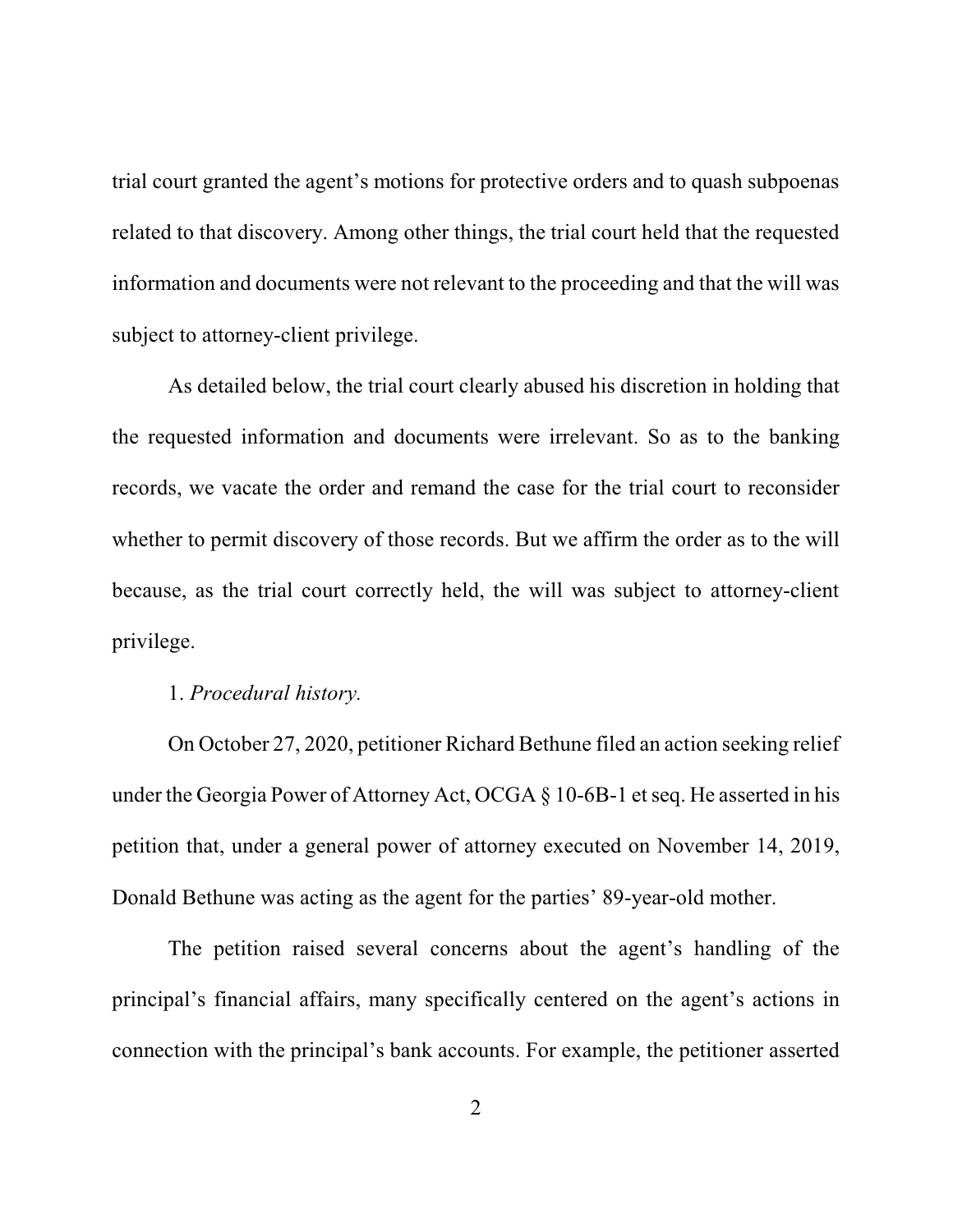that the agent had taken certain funds out of the principal's bank account and placed them in an account that was only in the agent's name. In his answer, the agent denied or contested the petitioner's characterization of his actions in connection with the bank accounts. The agent also asserted a defense that referred to financial dealings between the principal and the agent predating the power of attorney:

Respondent's authority to manage the funds about which Petitioner has concerns in his Section 10-6B-16 Petition was not derived from, or governed by, the November 14, 2019, General Power of Attorney, but emanates from the fact that such funds were held *for the last several years* in bank accounts designating Respondent and Mary Jewell Bethune as the joint titleholders thereof.

(Emphasis supplied.)

Asthe case progressed, the agent challenged some of the petitioner's discovery requests directed to himself and to third party banks. He sought a protective order regarding and sought to quash in part subpoenas for depositions that the petitioner issued to the banks under OCGA  $\S$  9-11-30 (b) (6), in which the petitioner sought records from January 1, 2016, forward of bank accounts belonging to the agent or the principal. And he sought a protective order regarding the petitioner's request that he produce copies of checking account statements and canceled checks for any accounts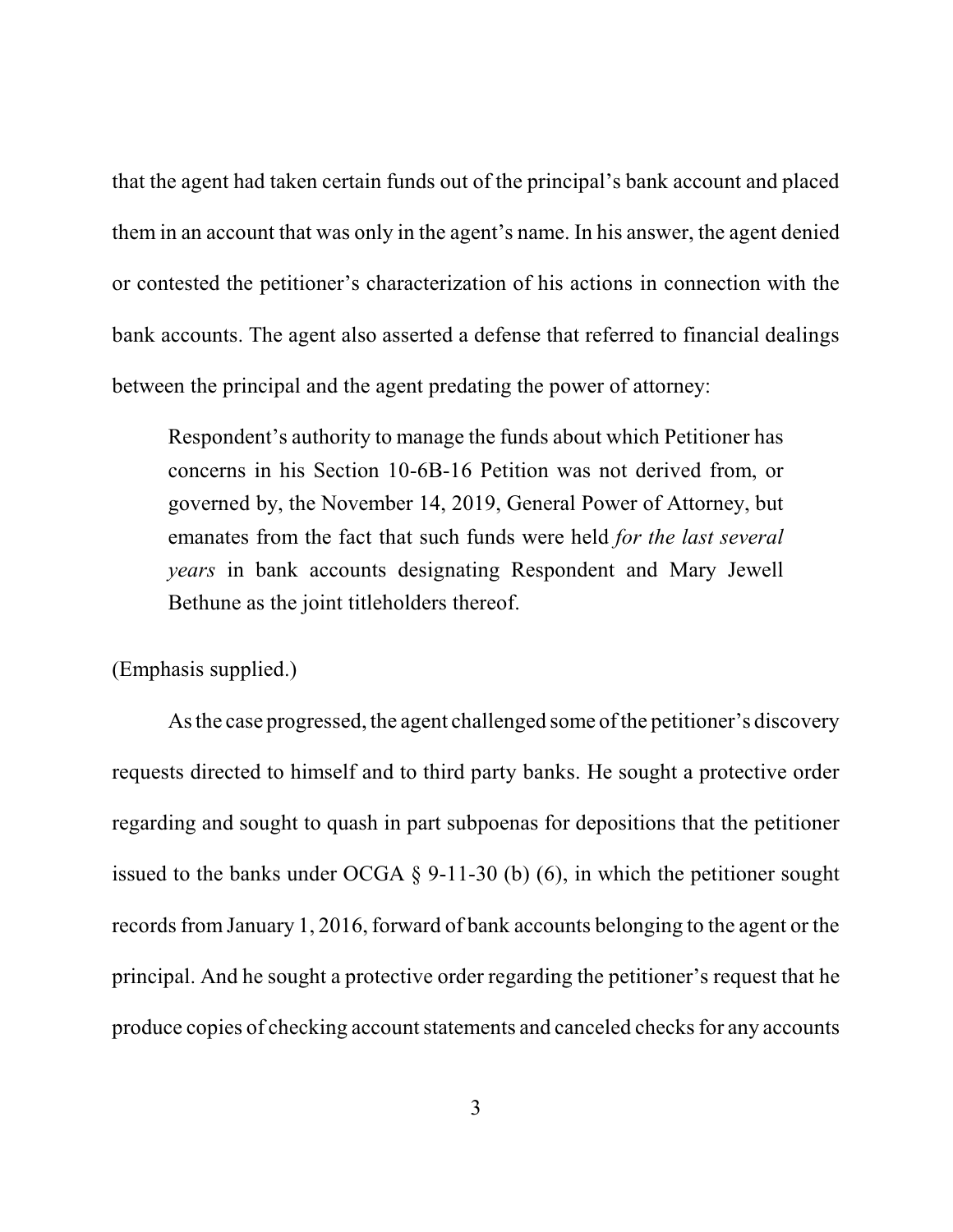holding funds belonging to the principal or being held on her behalf, without date restriction, and that he produce the principal's last will and testament.

After hearing argument from the parties, the trial court granted the agent's motions to quash and for protective orders. The trial court prohibited discovery of any banking records predating November 14, 2019 (the effective date of the power of attorney), finding among other things that those records were "neither relevant nor material to any alleged actions pursuant to the power of attorney." And the trial court held that the agent was not required to produce the principal's will, because the request was "improper for the same reasons as are the requests for the banking records which predate the power of attorney" and because the will was "protected by [the principal's] attorney-client privilege, [which had] not been compromised through disclosure to [the agent]."

We granted the petitioner's request for interlocutory review of these rulings.

2. *Analysis.*

Georgia's Civil Practice Act provides for broad discovery into all matters that are relevant and not privileged. See OCGA § 9-11-26 (b) (1). See also *Hickey v. RREF BB SBL Acquisitions*, 336 Ga. App. 411, 414 (2) (a) (785 SE2d 72) (2016) ("The only requirements placed by the Georgia legislature on discovery requested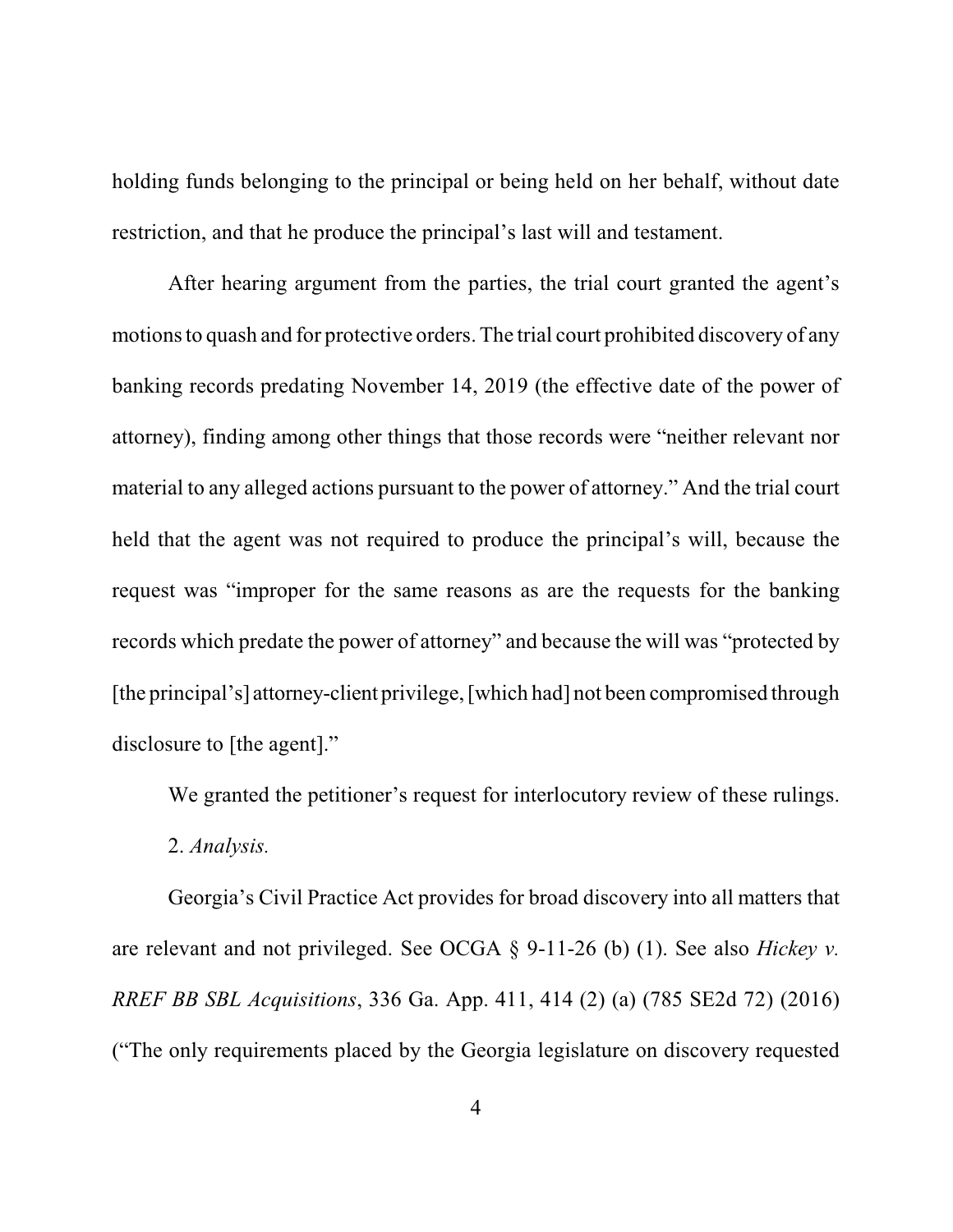from nonparties is that the documents must be relevant and nonprivileged.") (citation and punctuation omitted).

Our Evidence Code defines "relevant evidence" as that which has "any tendency to make the existence of any fact that is of consequence to the determination of the action more probable or less probable than it would be without the evidence." OCGA § 24-4-401. "This is a binary question — evidence is either relevant or it is not." *Moon v. State*, 312 Ga. 31, 51 (3) (a) (860 SE2d 519) (2021) (citation and punctuation omitted). "In the context of discovery, courts should and ordinarily do interpret 'relevant' very broadly to mean matter that is relevant to anything that is or may become an issue in the litigation." *Hickey*, 336 Ga. App. at 414 (2) (a) (citation and punctuation omitted). "The discovery procedure is to be given a liberal construction in favor of supplying a party with the facts without reference to whether the facts sought are admissible upon the trial of the action." *Clayton County Bd. of Tax Assessors v. Lake Spivey Golf Club*, 207 Ga. App. 693, 696 (2) (428 SE2d 687) (1993) (citation and punctuation omitted).

"The term 'not privileged' [in OCGA  $\S$  9-11-26 (b) (1)] refers to the concept of 'privileges' as that term is used in the law of evidence." *Hill, Kertscher & Wharton, LLP v. Moody*, 308 Ga. 74, 78 (2) n. 2 (839 SE2d 535) (2020). Under our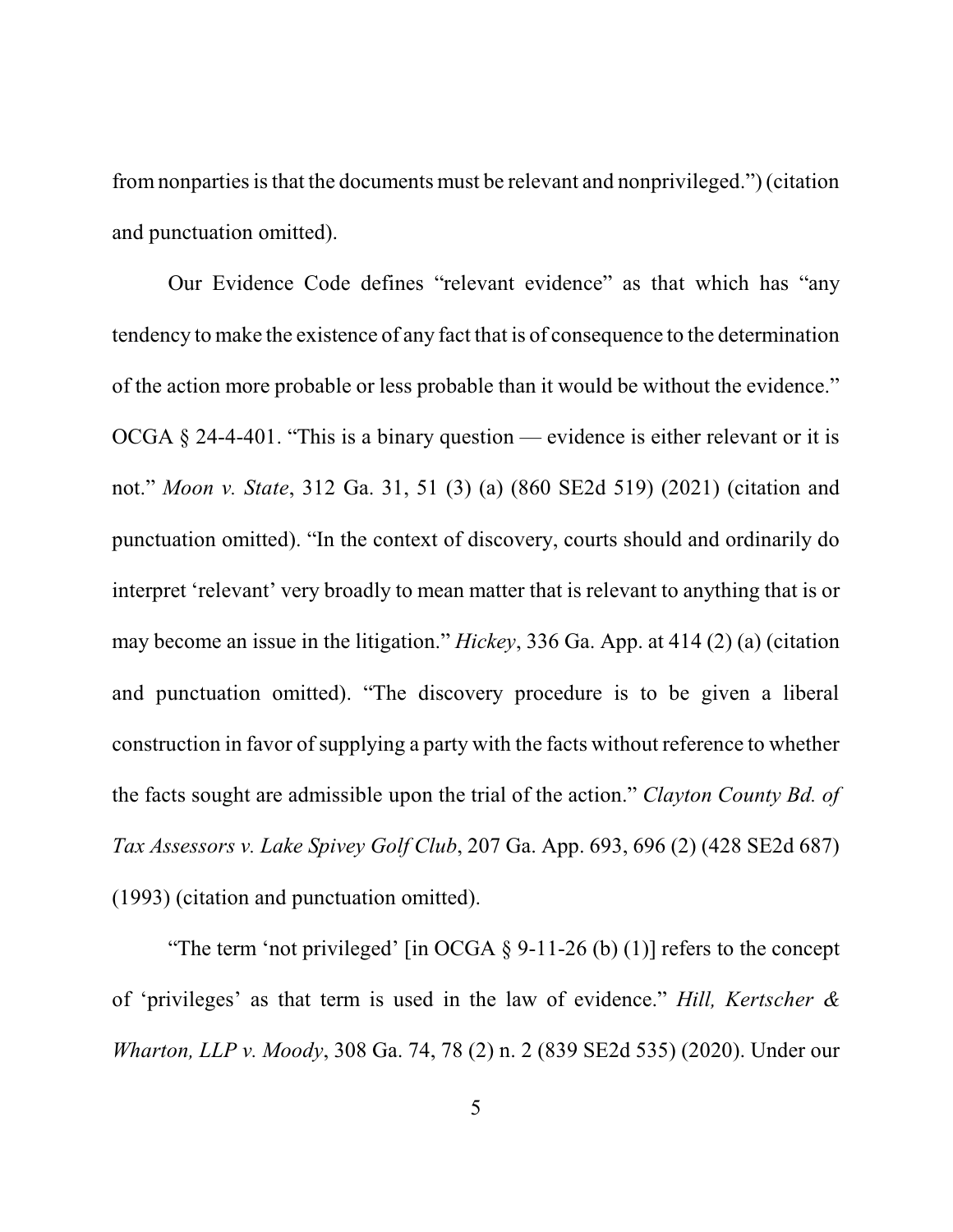Evidence Code, "[c]ommunications between attorney and client" are privileged. OCGA  $\S$  24-5-501 (a) (2).<sup>1</sup>

"A trial court has wide discretion in entering orders to prevent the use of discovery directed to irrelevant or immaterial matter." *Atlanta Journal-Constitution v. Jewell*, 251 Ga. App. 808, 812 (2) (555 SE2d 175) (2001). But although that discretion is wide, it can be abused. See, e.g., *RTA Strategy v. Silver Comet Terminal Partners*, 347 Ga. App. 266, 268-269 (817 SE2d 720) (2018) (trial court erred in granting motion to compel discovery that was neither relevant to the subject matter of the underlying dispute nor reasonably calculated to lead to the discovery of admissible evidence); *Clayton County Bd. of Tax Assessors*, 207 Ga. App. at 695-696 (2) (trial court erred in limiting discovery of documents that appeared reasonably calculated to lead to the discovery of admissible evidence, where the party opposing the discovery failed to show that the party seeking the documents was motivated by bad faith or harassment in requesting them). We "will not interfere with [the trial

<sup>&</sup>lt;sup>1</sup> This provision retains the privilege set forth in former OCGA  $\S$  24-9-21 (2). Because there is no materially identical Federal Rule of Evidence, "our case law interpreting that former provision applies." *State v. Almanza*, 304 Ga. 553, 557 (2) (820 SE2d 1) (2018). Compare OCGA § 24-5-501 (a) (2) with Fed. R. Evid. 501 & 502.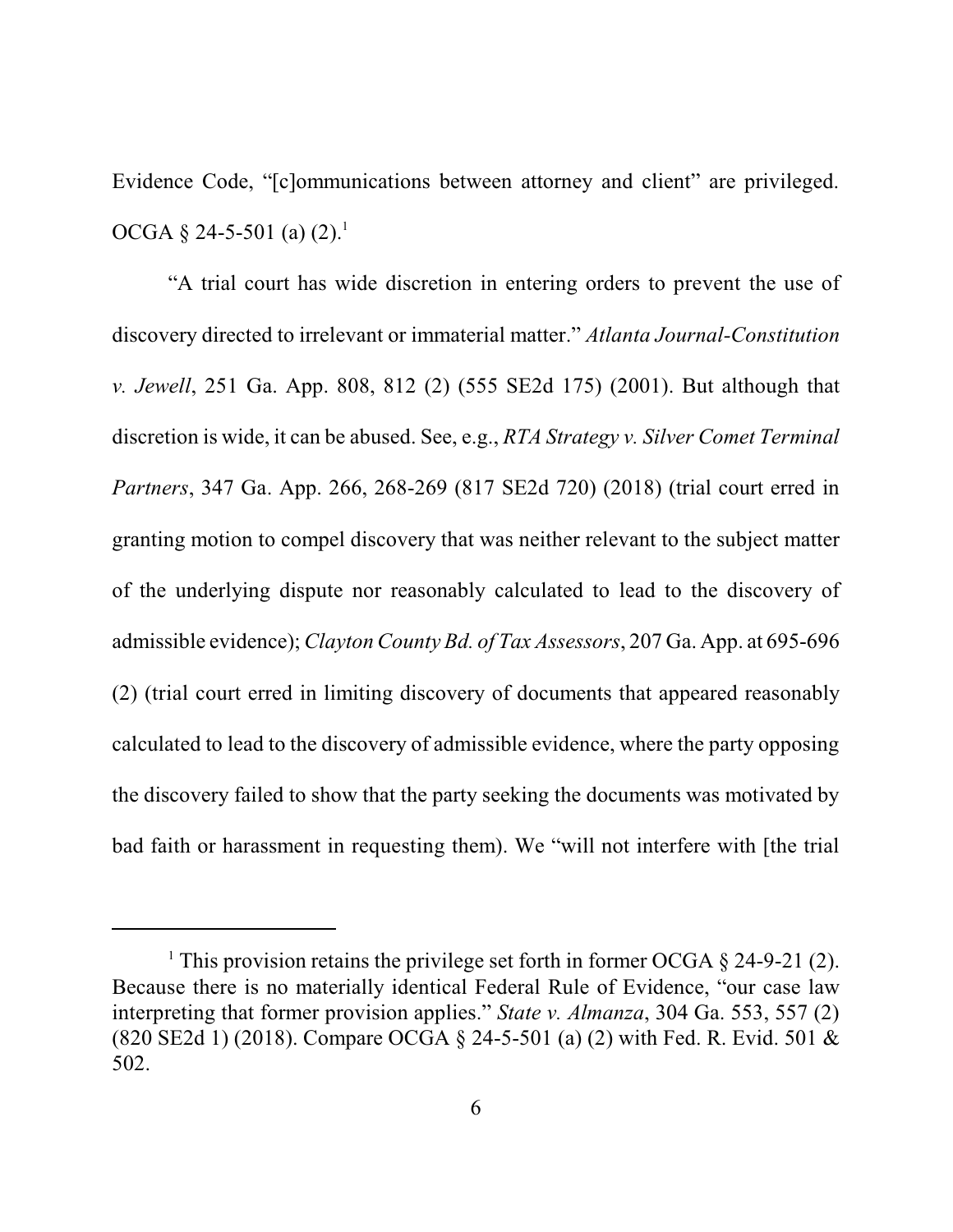court's discovery] decisions absent a clear abuse [of discretion]." *Simon v. Murphy*, 350 Ga. App. 291, 296 (2) (829 SE2d 380) (2019) (citation and punctuation omitted).

With these principles in mind, we turn to the specific discovery disputes in this case.

## (a) *Banking records predating the effective date of the power of attorney.*

The trial court held that the banking records predating the power of attorney were not discoverable because, among other things, they were irrelevant to this action. The trial court abused his discretion in so ruling.

The fact that the records predated the power of attorney does not alone determine their relevance. As discussed above, evidence is relevant if it has any tendency to make the existence of a "fact of consequence" to the action more or less probable. OCGA § 24-4-401. This proceeding under the Georgia Power of Attorney Act involves a review of the agent's conduct in connection with his duties to the principal. See OCGA § 10-6B-16 (a). The Georgia Power of Attorney Act requires an agent, among other things, to "[a]ct loyally for the principal's benefit[,]" OCGA § 10-6B-14 (b) (1), to "[a]ct so as not to create a conflict of interest that impairs the agent's ability to act impartially in the principal's best interest[,]" OCGA § 10-6B-14 (b) (2), and to "[a]ct with the care, competence, and diligence ordinarily exercised by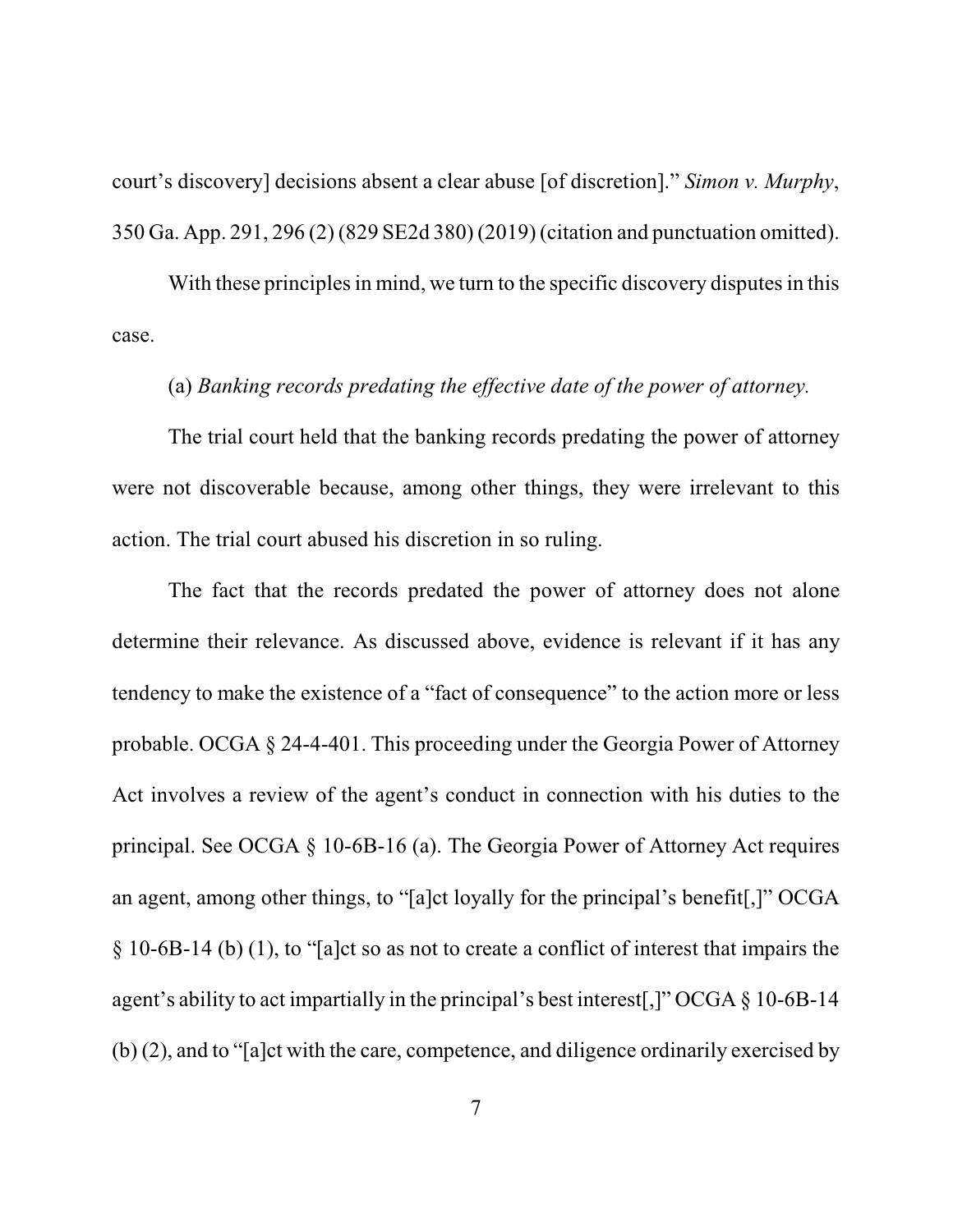agents in similar circumstances[.]" OCGA § 10-6B-14 (b) (3). The interrelationship between the finances of the agent and the principal, both before and after the power of attorney became effective, pertains to issues such as the agent's loyalty to the principal, the existence of conflicts of interest between the two, and the circumstances under which ordinary diligence is assessed. Our Supreme Court recognized that point in *LeCraw v. LeCraw*, 261 Ga. 98, 99-100 (401 SE2d 697) (1991), affirming the trial court's ruling that a power of attorney authorized the agents to make certain monetary gifts because those gifts continued the principal's earlier practice. Similarly, in this case the agent argues that actions he took in connection with the principal's bank accounts or funds simply continued an earlier practice between the two; indeed, in his answer the agent points to this earlier practice as the source of his authority to act as he did after the power of attorney went into effect. Under these circumstances, we cannotsay that the banking records predating the power of attorney have no tendency to make the existence of a "fact of consequence" to this proceeding more or less probable.

The fact that the banking records are relevant does not automatically mean that they are discoverable in this case. Asthe agent asserts, they are confidential in nature. But "relevant nonparty banking records are discoverable, within the discretion of the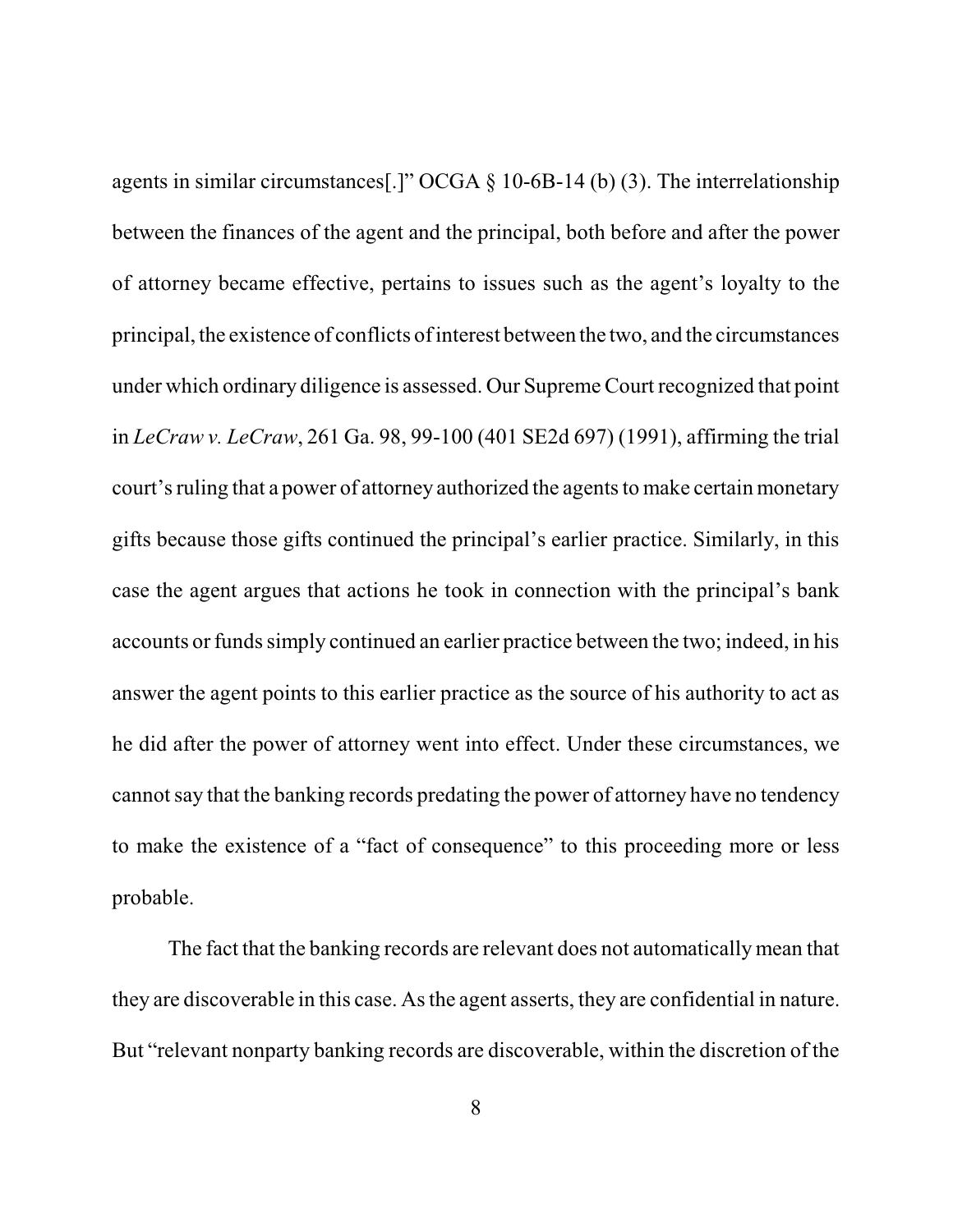trial court, notwithstanding that, in the discovery process, nonparties' privacy interests must be accommodated." *Speedy Care Transport v. George*, 348 Ga. App. 325, 331 (2) (b) (822 SE2d 687) (2018). Moreover, there is no "reasonable expectation of privacy in copies of checks and deposit slips relating to a checking account, as they are instruments of commercial trade which must necessarily be exposed to numerous persons in the ordinary course of business." *Hickey*, 336 Ga. App. at 417 (2) (c) (citation and punctuation omitted). Instead, a protective order may be sought to insure the records' confidentiality. See *Sechler Family Partnership v. Prime Group*, 255 Ga. App. 854, 859 (5) (567 SE2d 24) (2002).

Nevertheless, where "parties seek discovery of unprivileged but sensitive materials, the trial court must balance the requesting party's specific need for the material against the harm that would result by its disclosure." *Atlanta Journal-Constitution*, 251 Ga. App. at 812 (2). Because the trial court erroneously found that the banking records were irrelevant, we may infer that the trial court concluded also erroneously — that the petitioner had no need for them. So the trial court must revisit this balancing test. We therefore "vacate the [trial court's ruling as to the banking records] and remand this case to the trial court for the judge to perform the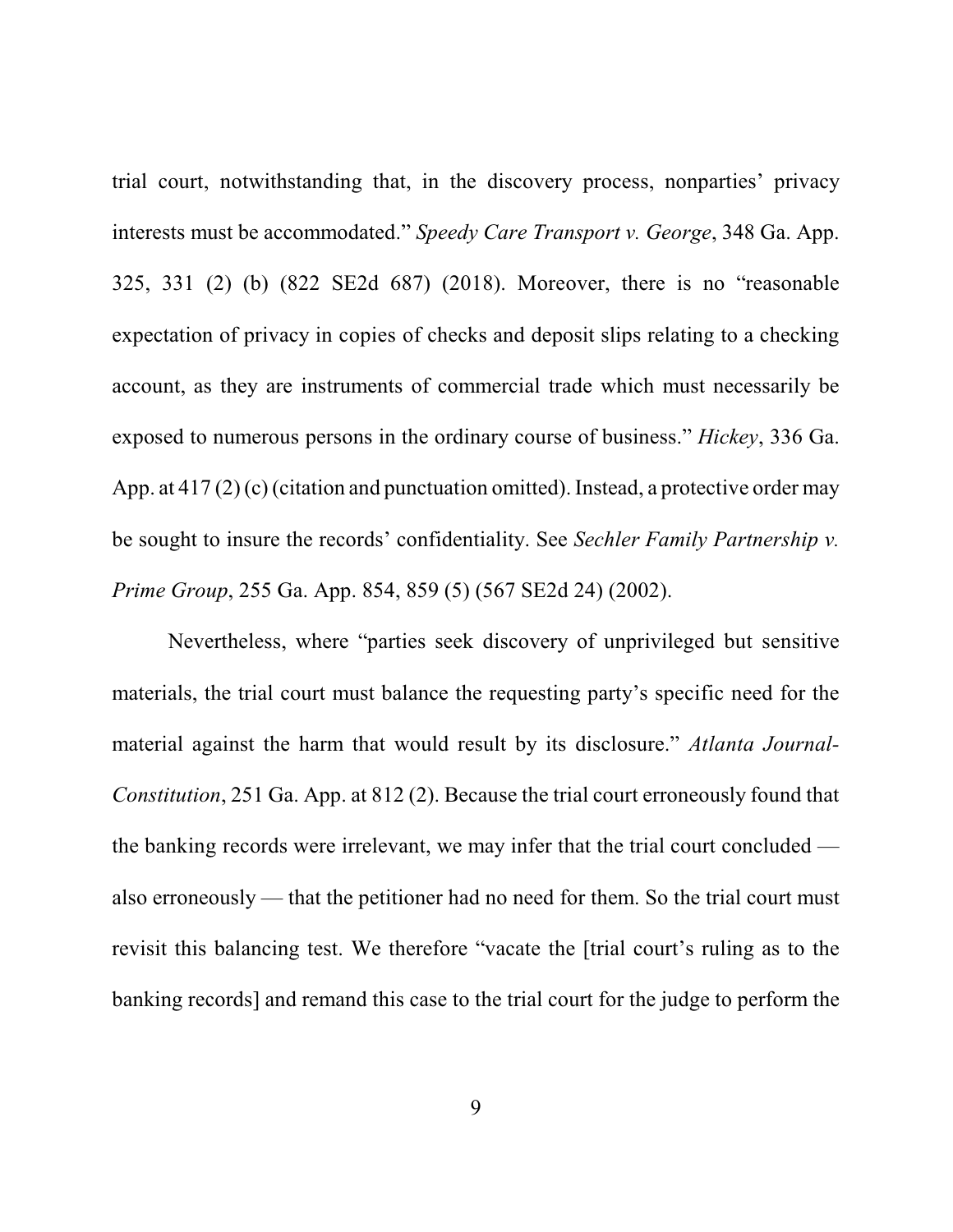balancing test in accordance with this opinion." Id. at 813-814 (2). See also *Hampton Island Founders v. Liberty Capital*, 283 Ga. 289, 296-297 (4) (658 SE2d 619) (2008).

(b) *The principal's last will and testament.*

The trial court held that the agent did not need to produce the principal's last will and testament on several alternative grounds, including that the will was not relevant and that it was subject to the attorney-client privilege. Contrary to the trial court's conclusion, the will was relevant. As discussed above, one of the purposes of this action wasto "review the agent's conduct" in connection with hisresponsibilities under the power of attorney, OCGA § 10-6B-16 (a), and among other things, the Georgia Power of Attorney Act required the agent to "[a]ttempt to preserve the principal's estate plan, to the extent actually known by the agent, if preserving such plan is consistent with the principal's best interest based on all relevant factors[.]" OCGA § 10-6B-14 (b) (6). Evidence of the terms of the principal's will would have a tendency to make the existence of a fact of consequence to this proceeding more or less probable. See OCGA § 24-4-401.

Nevertheless, the trial court did not clearly abuse his discretion in concluding that the will was not discoverable because it was subject to attorney-client privilege. The privilege afforded to communications between an attorney and a client extends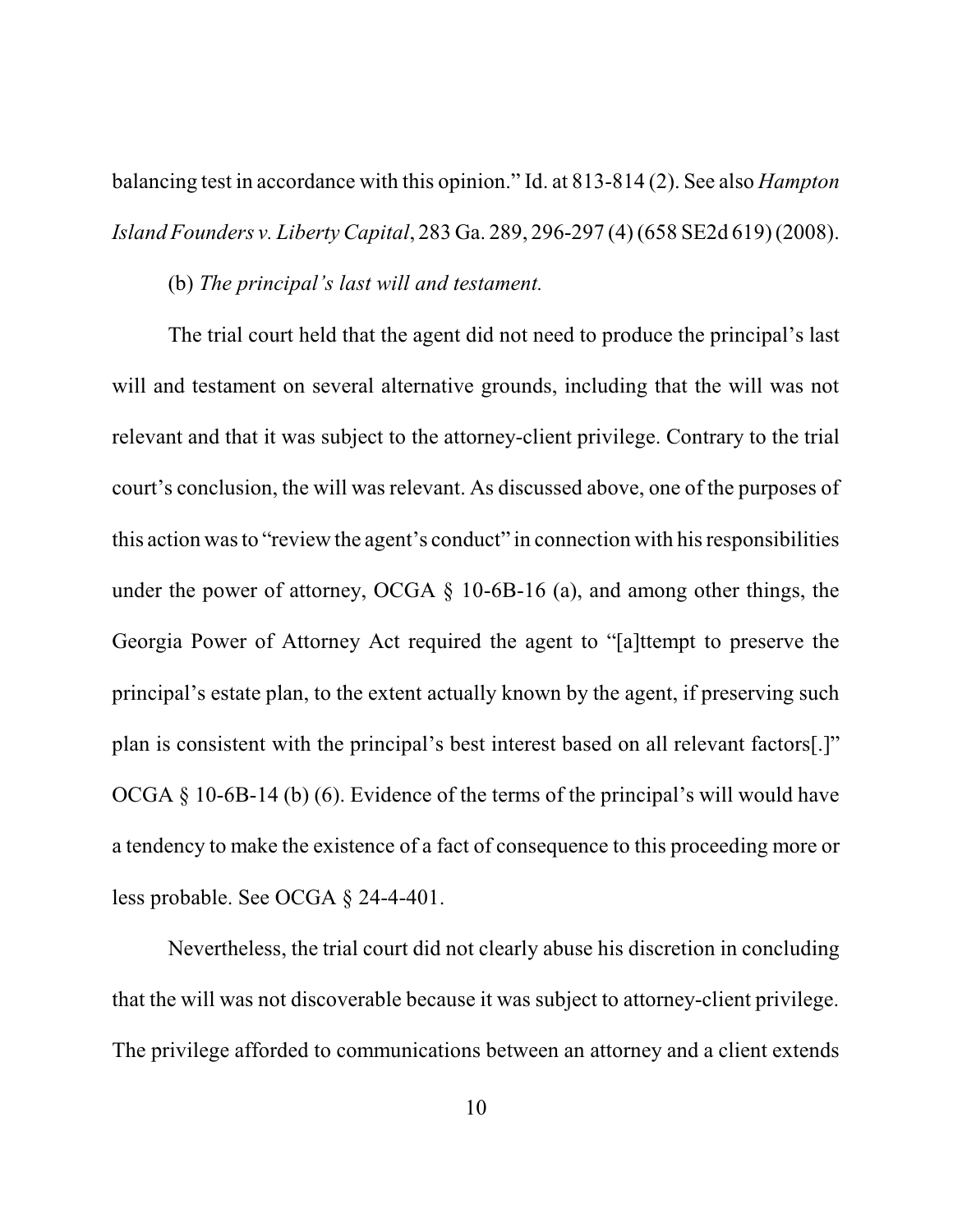to wills that have not been submitted to probate. See *DeLoach v. Myers*, 215 Ga. 255, 258 (2) (109 SE2d 777) (1959); *Schaffer v. Fox*, 303 Ga. App. 584, 587 (2) (693 SE2d 852) (2010). Butsee generally *Swidler &Berlin v. United States*, 524 U. S. 399, 404-405 (118 SCt 2081, 141 LE2d 379) (1998) (identifying various state court decisions, including *DeLoach*, 215 Ga. at 260 (2), that "view testamentary disclosure of communications as an exception to the privilege" *after* the testator's death).

The attorney-client privilege belongs to the principal, as the client, see *Spence v. Hamm*, 226 Ga. App. 357, 358 (1) (487 SE2d 9) (1997) (physical precedent) (citing *Moclaire v. State*, 215 Ga. App. 360, 363 (5) (451 SE2d 68) (1994)), and the petitioner argues that the agent cannot invoke it. We are not persuaded by this argument for two reasons.

First, the record shows that the attorney who drafted the will also invoked the privilege on her behalf. That attorney, who also represents the agent, stated in a letter to the petitioner's attorney that he was "not at liberty to discuss [the will's] contents . . . without [the principal's] written authority." The attorney-client privilege may be invoked on the client's behalf by the attorney. See *Moclaire*, 215 Ga. App. at 363 (5) (noting that the attorney-client privilege "was properly invoked by [an] attorney" on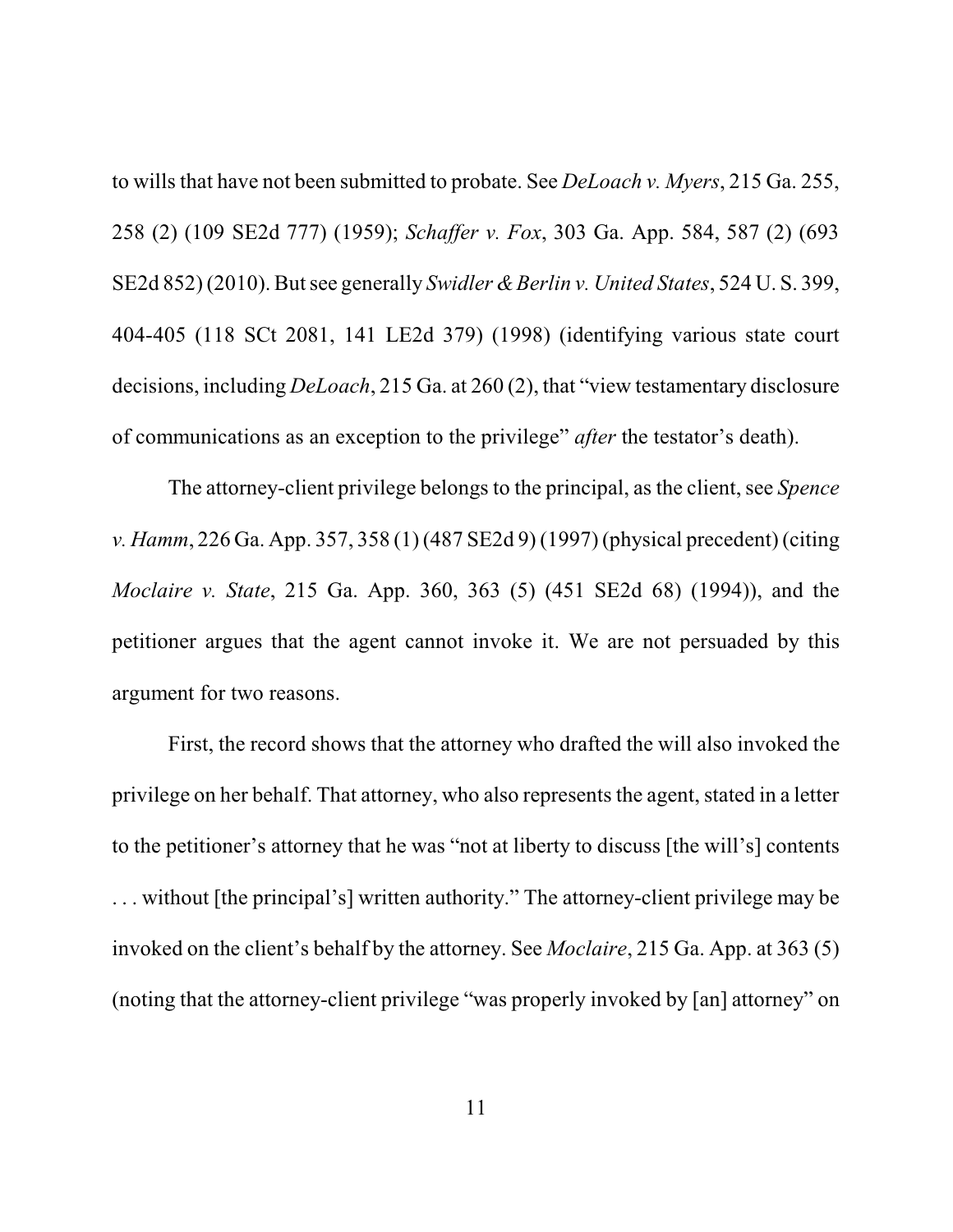behalf of a client to prevent the attorney from being compelled to give testimony that would impeach the client, who was testifying as a state witness in a criminal trial).

Second, an agent with authority to exercise the principal's legal rights may invoke the attorney-client privilege on the principal's behalf. See *Schaffer*, 303 Ga. App. at 587 (2) (an executor stands in the place of a deceased testator and may, in that capacity, invoke the attorney-client privilege to prevent testimony from the deceased's attorney regarding the preparation of wills). See also John D. Hadden, Green's Georgia Law of Evidence § 5:18 (2019-2020 ed.) ("fiduciaries acting in the client's interest qualify to claim the privilege"). We recognize that the agent in this case, as the respondent to the petition, personally benefits from invoking the attorneyclient privilege. And if he were *only* acting in his personal capacity — in essence, as a stranger to the attorney-client relationship — he could not invoke the privilege. See *Schaffer*, 303 Ga. App. at 587 (2). But the circumstances of this case do not compel a conclusion that the agent is acting only in his personal capacity. The power of attorney expressly gave the agent authority to exercise the principal's legal rights on her behalf. Nothing in the record suggests that the principal authorized the disclosure of her privileged communications regarding the terms of her will or that she, or her agent on her behalf, had disclosed that information to a stranger to the relationship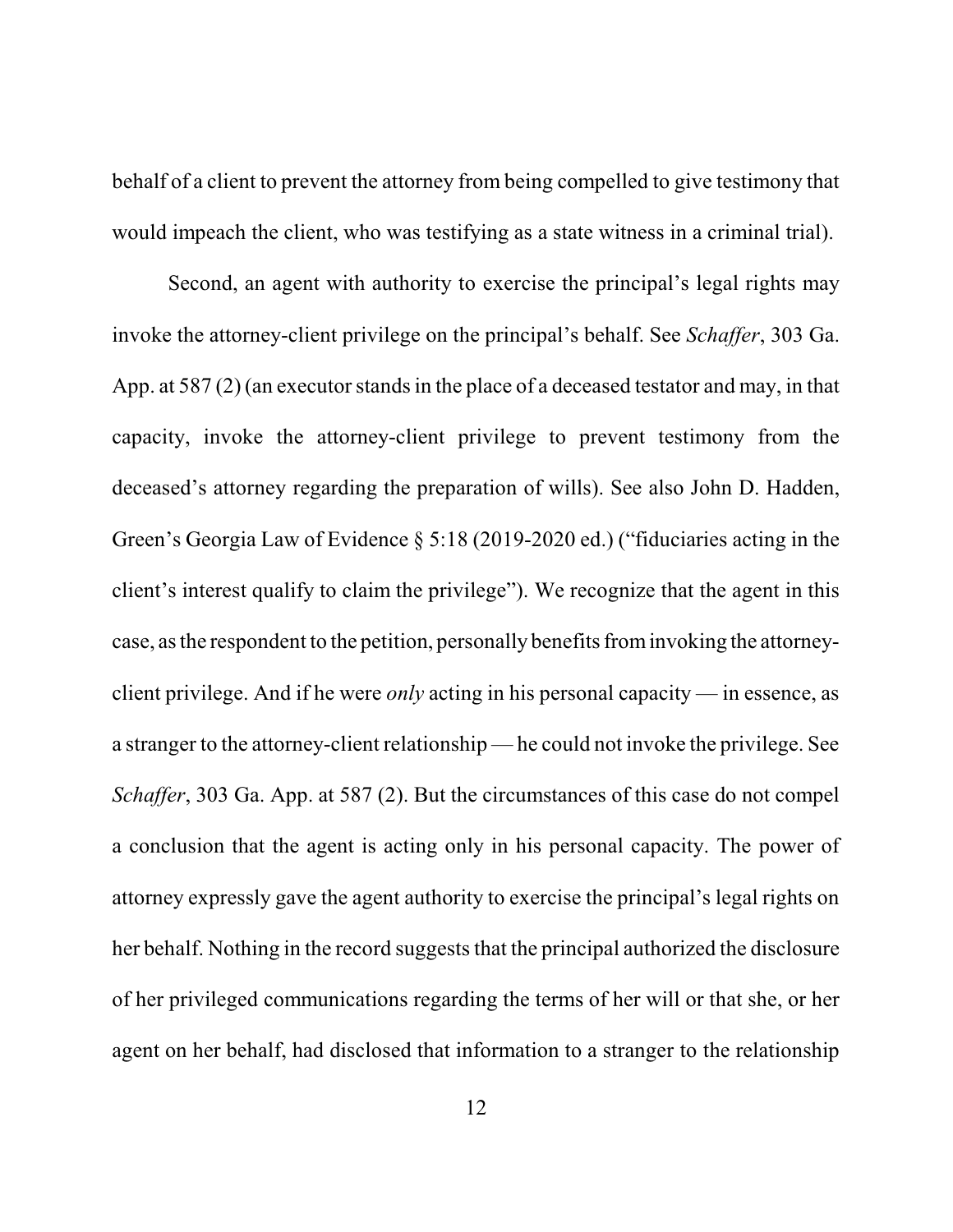or taken any other action that would deprive her of the right to invoke the attorneyclient privilege asto that information. Under these circumstances, we discern no clear abuse of discretion in the trial court's ruling that the attorney-client privilege applies and bars the discovery.

We are not persuaded by the petitioner's argument that the Georgia Power of Attorney Act provides an exception to the attorney-client privilege in these circumstances. The petitioner points to the statutory provision, mentioned above, requiring an agent to "[a]ttempt to preserve the principal's estate plan[.]" OCGA § 10-6B-14 (b) (6). But nothing in the plain language of that provision purports to create an exception to the attorney-client privilege set forth in OCGA  $\S$  24-5-501 (a) (2). We decline to read the Georgia Power of Attorney Act to require disclosure of the terms of a principal's will where, as here, those terms are otherwise privileged and persons authorized to invoke that privilege on behalf of the principal have done so. As our Supreme Court has held,

if the purpose of [a] privilege is to be served, the participants in the confidential conversation must be able to predict with some degree of certainty whether particular discussions will be protected. An uncertain privilege, or one which purports to be certain but results in widely varying applications by the courts, is little better than no privilege at all.